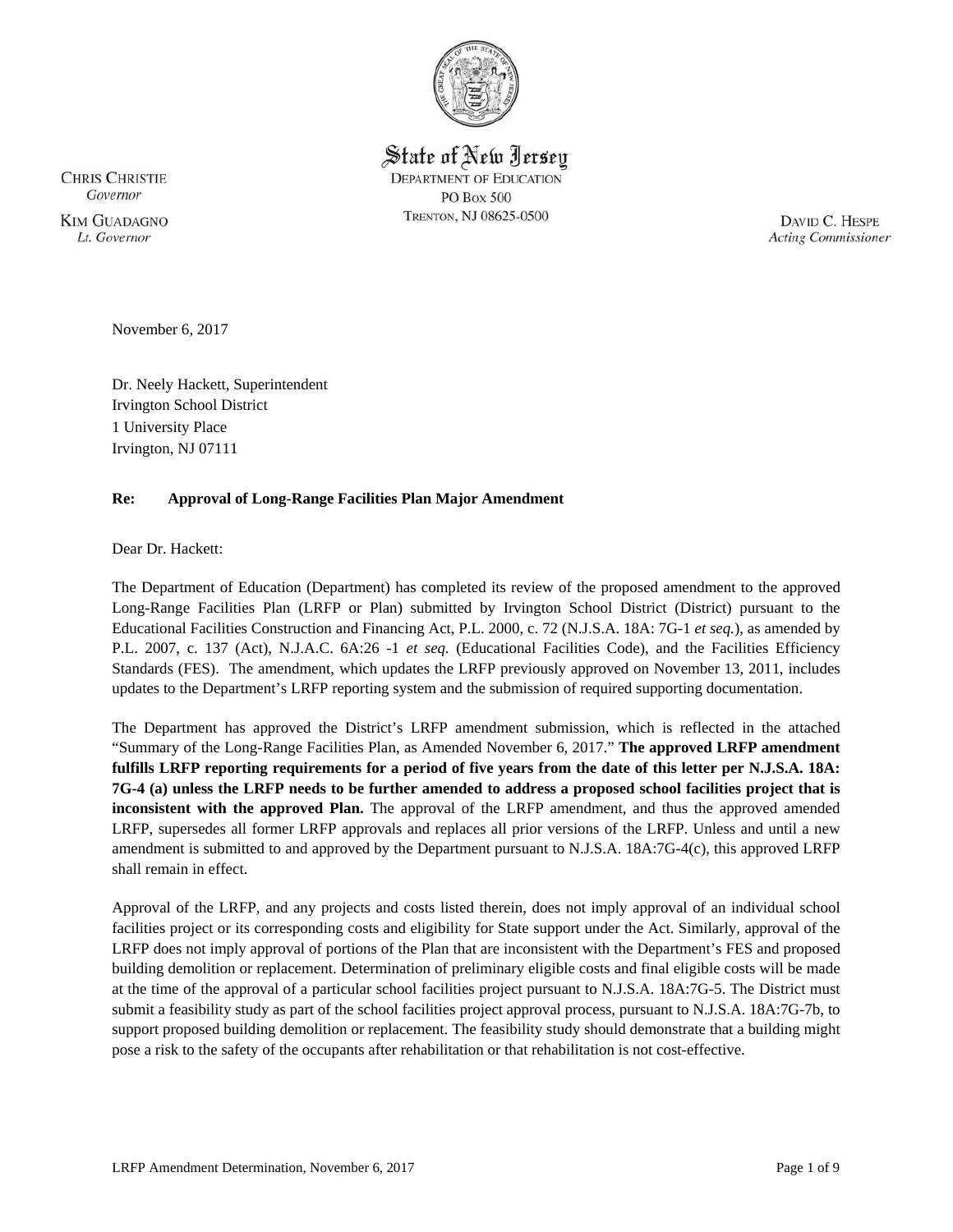We trust that this document will adequately explain the Final Determination and allow the District to move forward with the implementation of projects within its LRFP. Should you have questions pertaining to the LRFP, contact me at (609) 943-5681or susan.kutner@doe.state.nj.us. Contact Anthony Brun from the Office of School Facilities and Finance at (609) 376-3669 or anthony.brun@doe.state.nj.us with any questions pertaining to project status or advancement.

Sincerely,

Susan Kirk

Susan Kutner Deputy Executive Director, Office of School Facilities and Finance

# Enclosure

c: Bernard E. Piaia, Jr., Department of Education, Office of School Facilities and Finance Anthony Brun, Department of Education, Office of School Facilities and Finance Reginald Lamptey, School Business Administrator, Irvington School District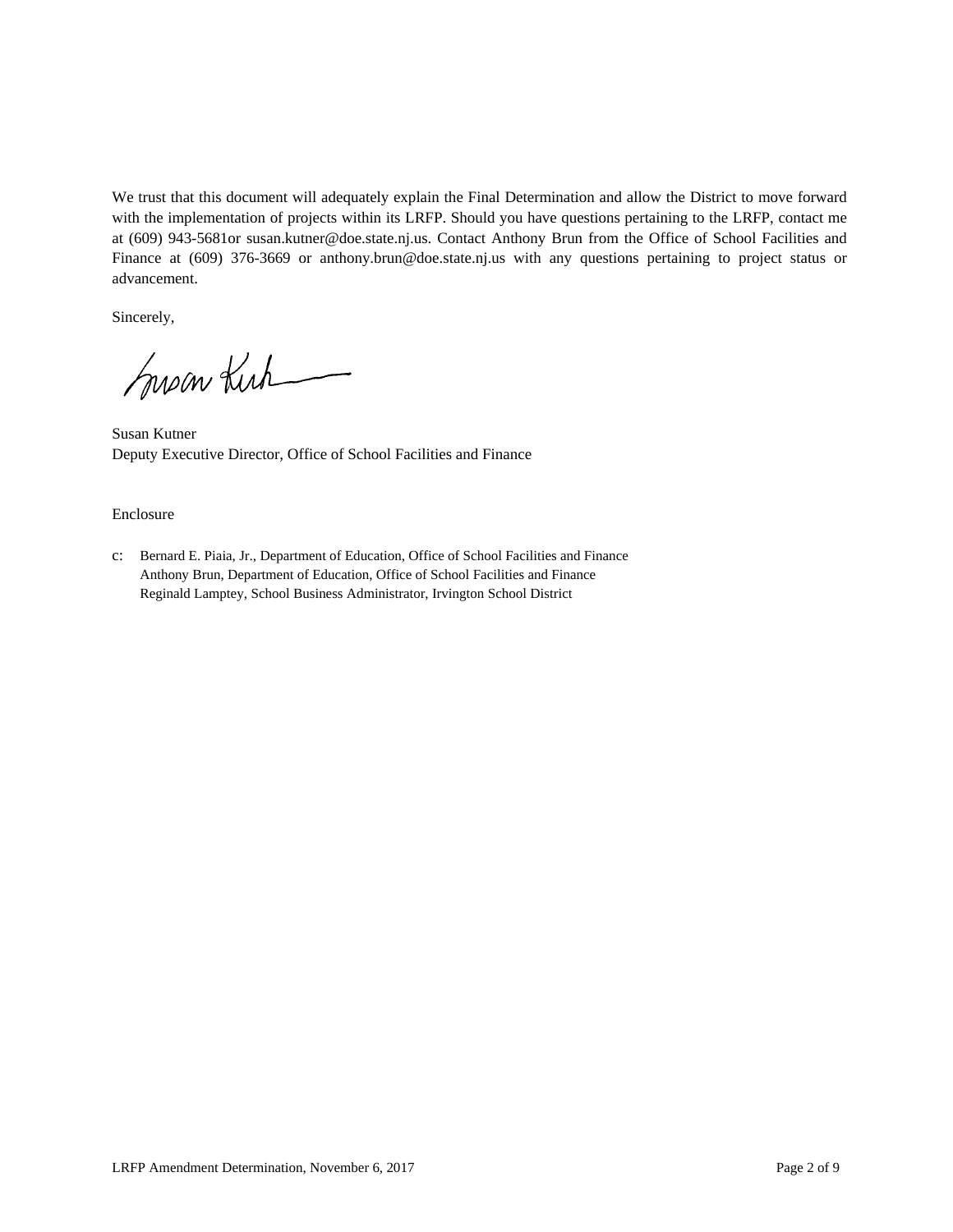# Irvington School District

# **Summary of the Long-Range Facilities Plan, as Amended November 6, 2017**

The Department of Education (Department) has completed its review of the Long-Range Facilities Plan (LRFP or Plan) amendment submitted by the Irvington School District (District) pursuant to the Educational Facilities Construction and Financing Act, P.L. 2000, c. 72 (N.J.S.A. 18A: 7G-1 *et seq.*), as amended by P.L. 2007, c. 137 (Act), N.J.A.C. 6A:26-1 et seq. (Educational Facilities Code), and the Facilities Efficiency Standards (FES).

This is the Department's summary of the District's LRFP, as amended January 26, 2015. The summary is based on the standards set forth in the Act, the Educational Facilities Code, the FES, data in the Department's LRFP reporting system, and District-supplied supporting documentation. The referenced reports in *italic* text are standard LRFP reports generated from the LRFP website.

### **1. Inventory Overview**

The District provides services for students in grades PK-12. The District is classified as SDA District for funding purposes.

The District identified existing and proposed schools, sites, buildings, playgrounds, playfields, and parking lots in its LRFP. The total number of existing and proposed district-owned or leased schools, sites, and buildings are listed in Table 1. A detailed description of each asset can be found in the LRFP website report titled *"Site Asset Inventory Report."* Section 5 of this Summary lists work proposed for each school building.

|                                                          | <b>Existing</b> | <b>Proposed</b> |
|----------------------------------------------------------|-----------------|-----------------|
| <b>Sites:</b>                                            |                 |                 |
| <b>Total Number of Sites</b>                             | 12              | 12              |
| Number of Sites with no Buildings                        | $\theta$        | $\Omega$        |
| Number of Sites with no (Active) Instructional Buildings | $\theta$        | $\Omega$        |
| <b>Schools and Instructional Buildings:</b>              |                 |                 |
| Total Number of Schools (assigned DOE school code)       | 12              | 12              |
| Total Number of Instructional Buildings (in operation)   | 12              | 12              |
| Total Number of Administrative Buildings (standalone)    | 0               | 0               |

### **Table 1: Inventory Summary**

**As directed by the Department, incomplete school facilities projects that are under construction are represented as "existing" in the LRFP.** Applicable District projects that include new construction and/or the reconfiguration of existing program space are as follows: New Madison Avenue Elementary School (Chancellor South represented as unassigned and proposed for demolition).

Major conclusions are as follows:

- The District is proposing to maintain the existing number of District-owned or leased sites.
- **The District is proposing to maintain the existing number of District-operated schools.**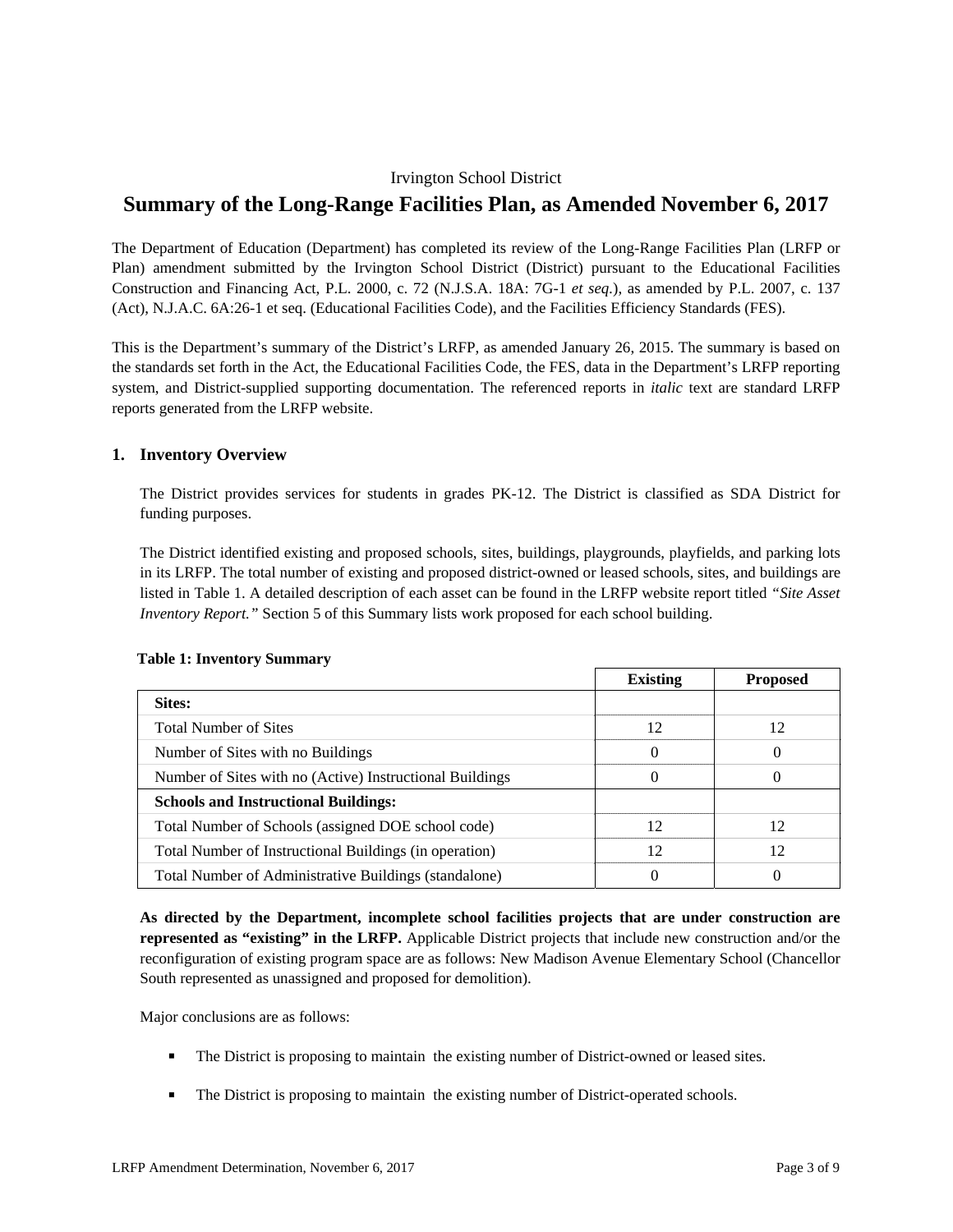The District is proposing to maintain the existing number of District-owned or leased instructional buildings. The District is proposing to maintain the existing number of District-owned or leased noninstructional buildings.

**FINDINGS** The Department has determined that the proposed inventory is adequate for approval of the District's LRFP amendment. However, the LRFP determination does not imply approval of an individual school facilities project listed within the LRFP. The District must submit individual project applications for project approval. If building demolition or replacement is proposed, the District must submit a feasibility study, pursuant to N.J.S.A. 18A:7G-7b, as part of the application for the specific school facilities project.

# **2. PK-12 Enrollments**

The number of students, or "proposed enrollments," for five-year planning purposes was determined by the District on a district-wide and school level basis. Proposed district enrollments are based on a standard cohortsurvival enrollment projection incorporating historic enrollments from 2011-16.

Existing and proposed enrollments are listed in Table 2. Detailed projection information can be found in the supporting document titled "*Irvington Enrollment Projections 2017 Amendment."*

|                                                   | 2016-17<br><b>Enrollments</b> | <b>District Proposed</b><br><b>Enrollments</b> |
|---------------------------------------------------|-------------------------------|------------------------------------------------|
| Grades PK, including SE (excl. private providers) | 603                           | 735                                            |
| Grades K-5, including SE                          | 3.582                         | 3.214                                          |
| Grades 6-8, including SE                          | 1.327                         | 1.400                                          |
| Grades 9-12, including SE                         | 1.272                         | 1.327                                          |
| <b>District PK-12 Totals</b>                      | 6.784                         | 6,676                                          |

#### **Table 2: K-12 Enrollment Comparison**

*"SE" = Special Education* 

**FINDINGS** The Department has determined that the District's proposed enrollments are supportable for approval of the District's LRFP amendment. The Department will require a current enrollment projection at the time an application for a school facilities project is submitted incorporating the District's most recent enrollments in order to verify that the LRFP's planned capacity continues to be appropriate.

# **3. FES and District Practices Capacity**

The proposed room inventories for each school were analyzed to determine whether the LRFP provides adequate capacity for the proposed enrollments. Two capacity calculation methods, called *"FES Capacity"* and *"District Practices Capacity,"* were used to assess existing and proposed school capacity in accordance with the FES and District program delivery practices. A third capacity calculation, called *"Functional Capacity,"* determines Unhoused Students and potential State support for school facilities projects. Functional Capacity is analyzed in Section 4 of this Summary.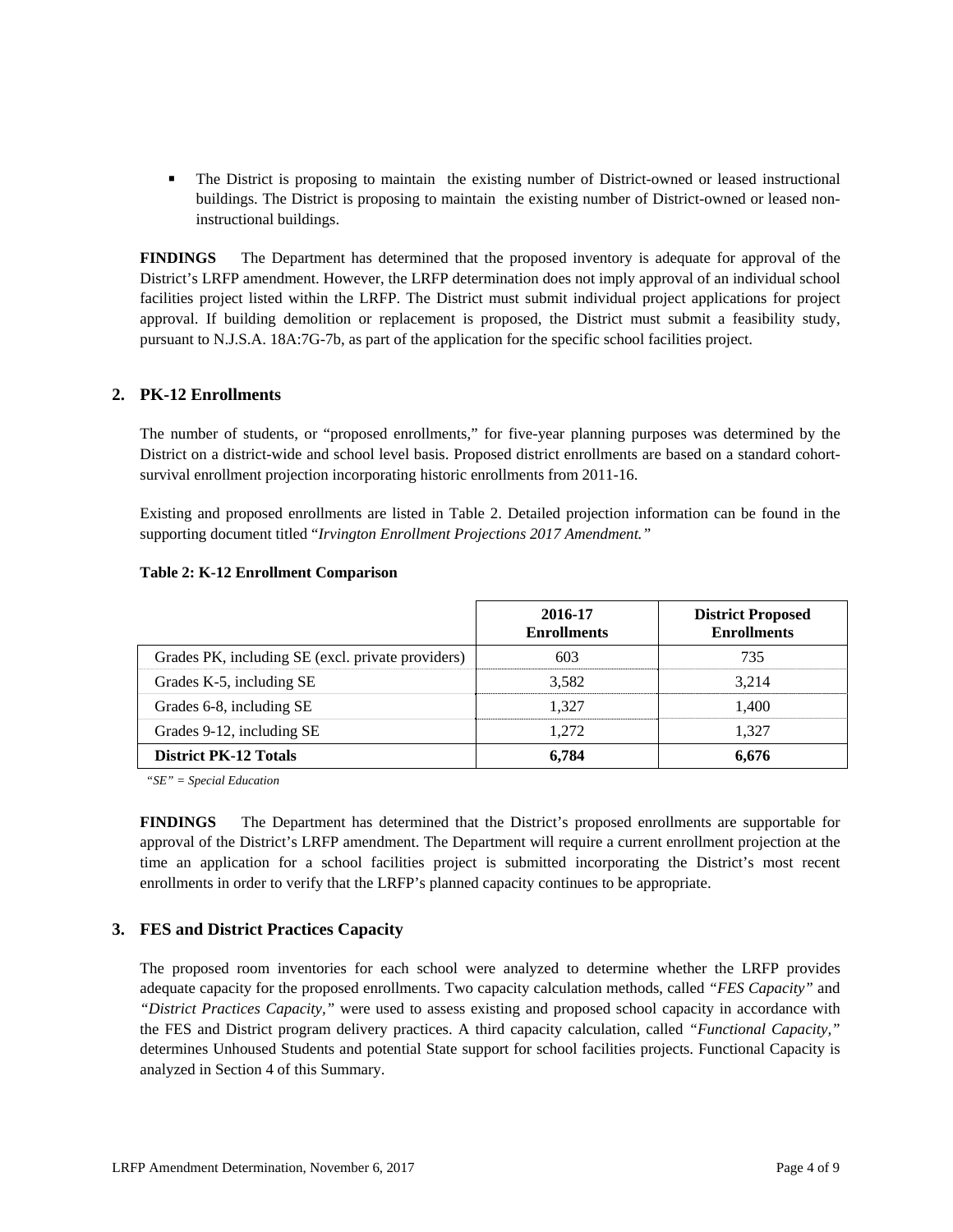- *FES Capacity* only assigns capacity to pre-kindergarten *(if district-owned or operated),* kindergarten, general, and self-contained special education classrooms. No other room types are considered to be capacity-generating**.** Class size is based on the FES and is prorated for classrooms that are sized smaller than FES classrooms. FES Capacity is most accurate for elementary schools, or schools with non-departmentalized programs, in which instruction is "homeroom" based. This capacity calculation may also be accurate for middle schools depending upon the program structure. However, this method usually significantly understates available high school capacity since specialized spaces that are typically provided in lieu of general classrooms are not included in the capacity calculations.
- *District Practices Capacity* allows the District to include specialized room types in the capacity calculations and adjust class size to reflect actual practices. This calculation is used to review capacity and enrollment coordination in middle and high schools.

A capacity utilization factor in accordance with the FES is included in both capacity calculations. A 90% capacity utilization rate is applied to classrooms serving grades K-8. An 85% capacity utilization rate is applied to classrooms serving grades 9-12. No capacity utilization factor is applied to preschool classrooms.

Table 3 provides a summary of proposed enrollments and District-wide capacities. Detailed information can be found in the LRFP website report titled "*FES and District Practices Capacity."*

|                        | <b>Proposed</b><br><b>Enrollment</b> | <b>Proposed</b><br><b>FES Capacity</b> | Deviation* | <b>Proposed</b><br><b>District</b><br><b>Practices</b><br>Capacity | Deviation* |
|------------------------|--------------------------------------|----------------------------------------|------------|--------------------------------------------------------------------|------------|
| Preschool (PK)         | 735                                  | 750.4                                  | 15.45      | 795.20                                                             | 60.20      |
| Elementary $(K-5)$     | 3,214                                | 3,493.78                               | 279.78     | 3,466.25                                                           | 252.25     |
| Middle $(6-8)$         | 1,400                                | 1.291.17                               | $-108.83$  | 1,564.87                                                           | 164.87     |
| High $(9-12)$          | 1,327                                | 970.60                                 | $-356.40$  | 1,524.81                                                           | 197.81     |
| <b>District Totals</b> | 6,676                                | 6,506.00                               | $-170.00$  | 7,351.13                                                           | 675.13     |

**Table 3 Proposed Enrollments and Capacity Summary**

*\* Positive numbers signify surplus capacity; negative numbers signify inadequate capacity. Negative values for District Practices capacity are acceptable if proposed enrollments do not exceed 100% capacity utilization.* 

Major conclusions are as follows:

- The District has adequately coordinated proposed school capacities and enrollments in the LRFP for grade groups with proposed new construction.
- Adequate justification has been provided by the District if capacity for a school with proposed work in the LRFP deviates from the proposed enrollments by more than 5%.

**FINDINGS** The Department has determined that proposed District capacity, in accordance with the proposed enrollments, is adequate for approval of the District's LRFP amendment. The Department will require a current enrollment projection at the time an application for a school facilities project is submitted, incorporating the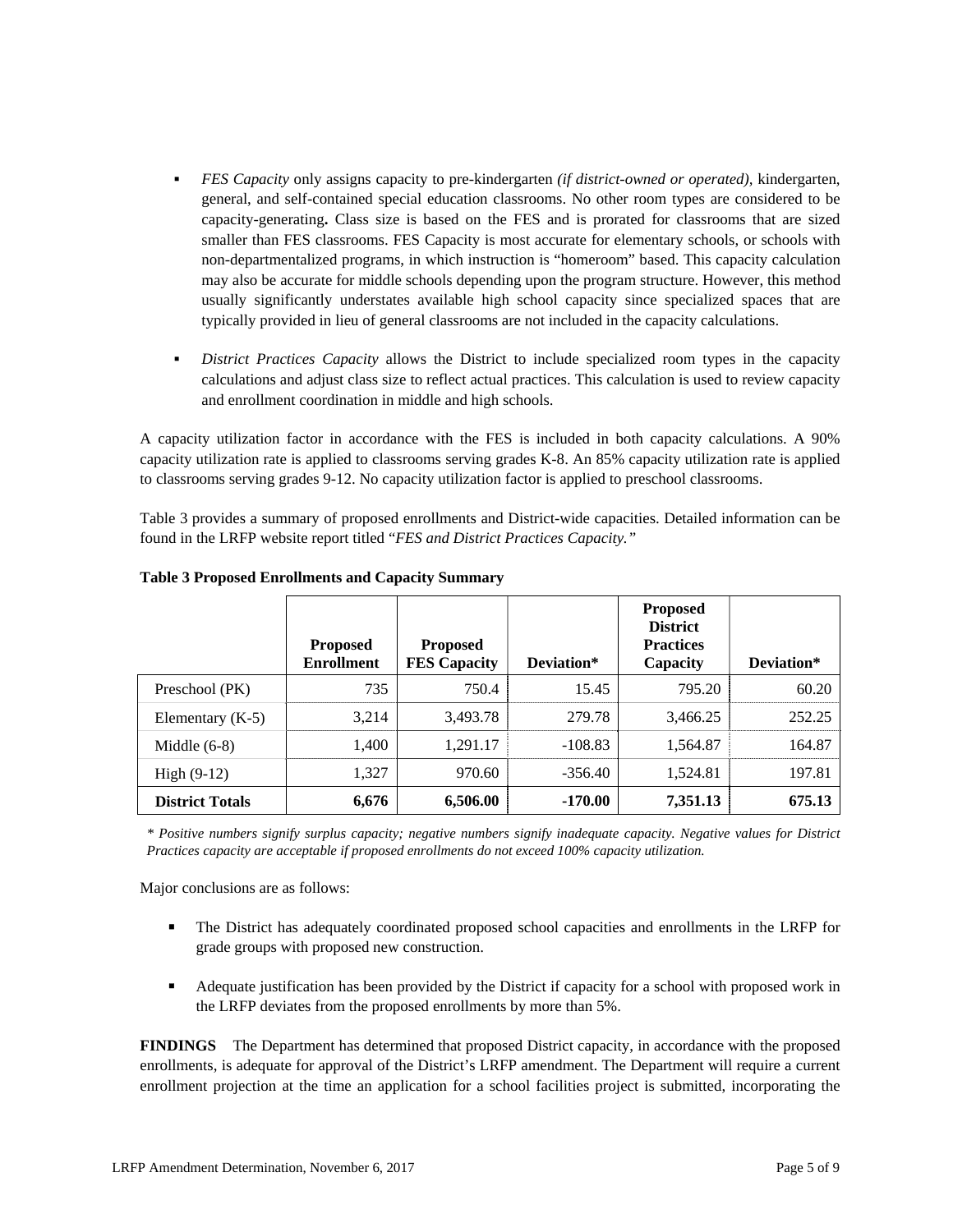District's most recent enrollments, in order to verify that the LRFP's planned capacity meets the District's updated enrollments.

# **4. Functional Capacity and Unhoused Students Prior to Proposed Work**

*Functional Capacity* was calculated and compared to proposed enrollments to provide a preliminary estimate of Unhoused Students and new construction funding eligibility. Functional Capacity is the adjusted gross square feet of a school building *(total gross square feet minus excluded space)* divided by the minimum area allowance per Full-time Equivalent student for the grade level contained therein. Unhoused Students is the number of students projected to be enrolled in the District that exceeds the Functional Capacity of the District's schools pursuant to N.J.A.C. 6A:26-2.2(c).

*"Excluded Square Feet"* in the LRFP Functional Capacity calculation includes (1) square footage exceeding the FES for any pre-kindergarten, kindergarten, general education, or self-contained special education classroom; (2) grossing factor square footage *(corridors, stairs, mechanical rooms, etc.)* that exceeds the FES allowance, and (3) square feet proposed to be demolished or discontinued from use. Excluded square feet may be revised during the review process for individual school facilities projects.

Table 4 provides a preliminary assessment of Functional Capacity, Unhoused Students, and Estimated Maximum Approved Area for the various grade groups in accordance with the FES. Detailed information concerning the calculation and preliminary excluded square feet can be found in the LRFP website reports titled *"Functional Capacity and Unhoused Students*" and *"Functional Capacity Excluded Square Feet."*

|                        |            | B          |                 |                |                          |
|------------------------|------------|------------|-----------------|----------------|--------------------------|
|                        |            | Estimated  |                 | D              | $E = C x D$              |
|                        | A          | Existing   | $C = A-B$       | Area           | <b>Estimated Maximum</b> |
|                        | Proposed   | Functional | Unhoused        | Allowance      | Approved Area for        |
|                        | Enrollment | Capacity   | <b>Students</b> | (gsf/students) | <b>Unhoused Students</b> |
| Preschool (PK)         | 735        | 799.50     | 00.00           | 125.00         | 0.00                     |
| Elementary $(K-5)$     | 3,14       | 3,549.63   | 00.00           | 125.00         | 0.00                     |
| Middle $(6-8)$         | 1,400      | 2,046.36   | 0.00            | 134.00         | 0.00                     |
| High $(9-12)$          | 1,327      | 1,464.95   | 0.00            | 151.00         | 0.00                     |
| <b>District Totals</b> | 6,676      | 7,860.44   |                 |                |                          |

**Table 4: Functional Capacity and Unhoused Students Prior to Proposed Work** 

Major conclusions are as follows:

- The calculations for "Estimated Existing Functional Capacity" include incomplete school facilities projects that are under construction and/or funded by the New Jersey School Development Authority.
- The District, based on the preliminary LRFP assessment, has Unhoused Students for the following FES grade groups: n/a.
- The District, based on the preliminary LRFP assessment, does not have Unhoused Students for the following grade groups: PK, K-5, 6-8, 9-12.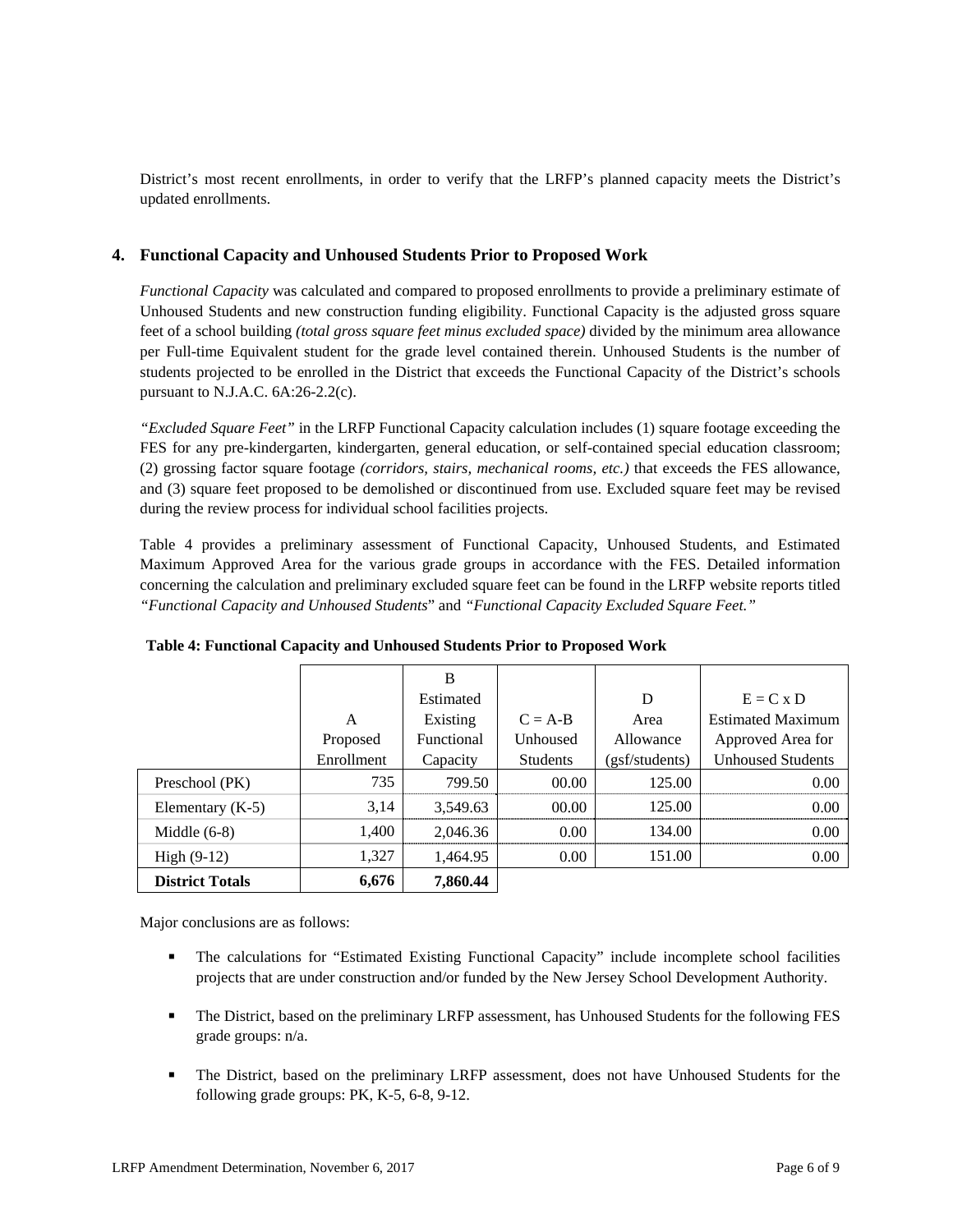The District is proposing to demolish or discontinue the use of existing district-owned instructional space. The Functional Capacity calculation excludes square feet proposed to be demolished or discontinued for the following FES grade groups: K-5 (Chancellor Avenue South).

**FINDINGS** Functional Capacity and Unhoused Students calculated in the LRFP are preliminary estimates. Justification for square footage in excess of the FES and the determination of additional excluded square feet, Preliminary Eligible Costs (PEC), and Final Eligible Costs (FEC) will be included in the review process for specific school facilities projects. A feasibility study undertaken by the District is required if building demolition or replacement is proposed per N.J.A.C. 6A:26-2.3(b)(10).

# **5. Proposed Work**

The District was instructed to review the condition of its facilities and sites and to propose corrective *"system"* and *"inventory"* actions in its LRFP. *"System"* actions upgrade existing conditions without changing spatial configuration or size. Examples of system actions include new windows, finishes, and mechanical systems. *"Inventory"* actions address space problems by removing, adding, or altering sites, schools, buildings and rooms. Examples of inventory actions include building additions, the reconfiguration of existing walls, or changing room use.

Table 5 summarizes the type of work proposed in the District's LRFP for district-operated instructional buildings proposed to be maintained, acquired, or constructed new. "*Renovation*" includes inventory and system actions. Detailed information can be found in the LRFP system reports titled *"School Asset Inventory Report" and "LRFP Inventory Actions Summary Report"* and in the supporting document titled *"Irvington 2017 Amendment Capital Maintenance."*

| <b>School Name</b>                         | <b>Proposed</b><br><b>Grades</b> | <b>Proposed Scope of Work for</b><br><b>Instructional Buildings</b> |
|--------------------------------------------|----------------------------------|---------------------------------------------------------------------|
| Augusta Preschool Academy                  | PK.                              | <b>Systems</b>                                                      |
| Berkeley Terrace Elementary School         | <b>PK-5</b>                      | Renovation/addition                                                 |
| <b>Chancellor Avenue Elementary School</b> | $PK-5$                           | Renovation/addition                                                 |
| Florence Avenue Elementary School          | $K-5$                            | Renovation/addition                                                 |
| Grove Street Elementary School             | $PK-5$                           | Partial demolition/renovation/addition                              |
| Mount Vernon Elementary School             | $PK-5$                           | Demolition of Chancellor Ave. South                                 |
| Thurgood Marshall Elementary School        | <b>PK-5</b>                      | <b>Systems</b>                                                      |
| University Elementary School               | $PK-5$                           | <b>Systems</b>                                                      |
| Union Avenue Middle School                 | $6 - 8$                          | <b>Systems</b>                                                      |
| University Middle School                   | $6 - 8$                          | <b>Systems</b>                                                      |
| <b>Irvington High School</b>               | $9 - 12$                         | Renovation                                                          |

| Table 5: Proposed Schools and Instructional Building Scope of Work |  |  |
|--------------------------------------------------------------------|--|--|
|                                                                    |  |  |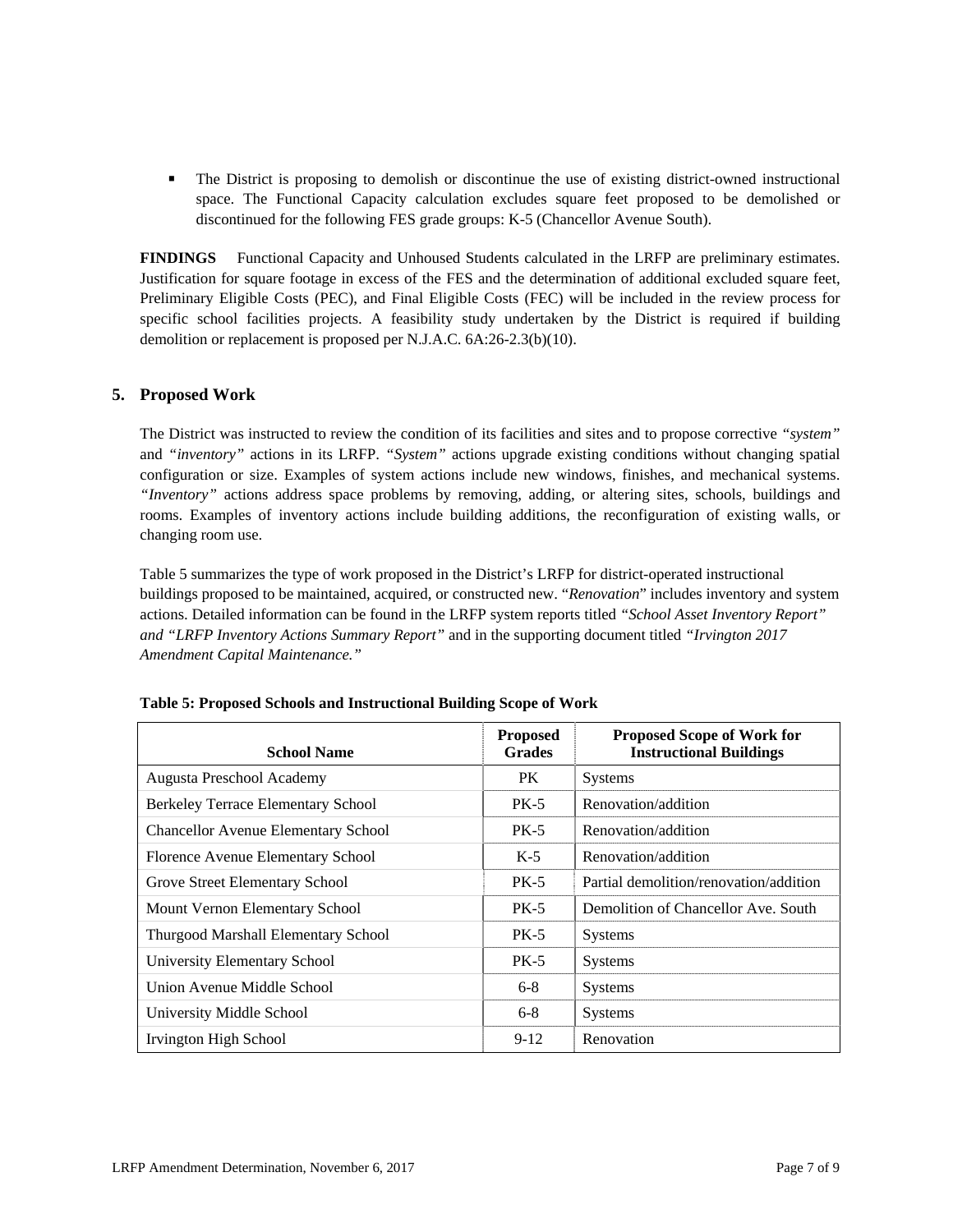Major conclusions are as follows:

- The District has proposed systems work in one or more instructional buildings.
- The District has proposed inventory changes, including new construction , in one or more instructional buildings.
- The District has proposed new construction in lieu of rehabilitation in one or more instructional building.

Please note that costs represented in the LRFP are for capital planning purposes only. Estimated costs are not intended to represent preliminary eligible costs or final eligible costs of approved school facilities projects.

The Act (N.J.S.A. 18A:7G-7b) provides that all school facilities shall be deemed suitable for rehabilitation unless a pre-construction evaluation undertaken by the District demonstrates to the satisfaction of the Commissioner that the structure might pose a risk to the safety of the occupants even after rehabilitation or that rehabilitation is not cost-effective. Pursuant to N.J.A.C. 6A:26-2.3(b)(10), the Commissioner may identify school facilities for which new construction is proposed in lieu of rehabilitation for which it appears from the information presented that new construction is justified, provided, however, that for such school facilities so identified, the District must submit a feasibility study as part of the application for the specific school facilities project. The cost of each proposed building replacement is compared to the cost of additions or rehabilitation required to eliminate health and safety deficiencies and to achieve the District's programmatic model.

Facilities used for non-instructional or non-educational purposes are ineligible for State support under the Act. However, projects for such facilities shall be reviewed by the Department to determine whether they are consistent with the District's LRFP and whether the facility, if it is to house students (full or part time) conforms to educational adequacy requirements. These projects shall conform to all applicable statutes and regulations.

**FINDINGS** The Department has determined that the proposed work is adequate for approval of the District's LRFP amendment. However, Department approval of proposed work in the LRFP does not imply that the District may proceed with a school facilities project. The District must submit individual project applications with cost estimates for Department project approval. Both school facilities project approval and other capital project review require consistency with the District's approved LRFP.

# **6. Functional Capacity and Unhoused Students After Completion of Proposed Work**

The *Functional Capacity* of the District's schools *after* completion of the scope of work proposed in the LRFP was calculated to highlight any remaining Unhoused Students. Table 6 provides a preliminary assessment. Detailed information concerning the calculation can be found in the website report titled *"Functional Capacity and Unhoused Students.*"